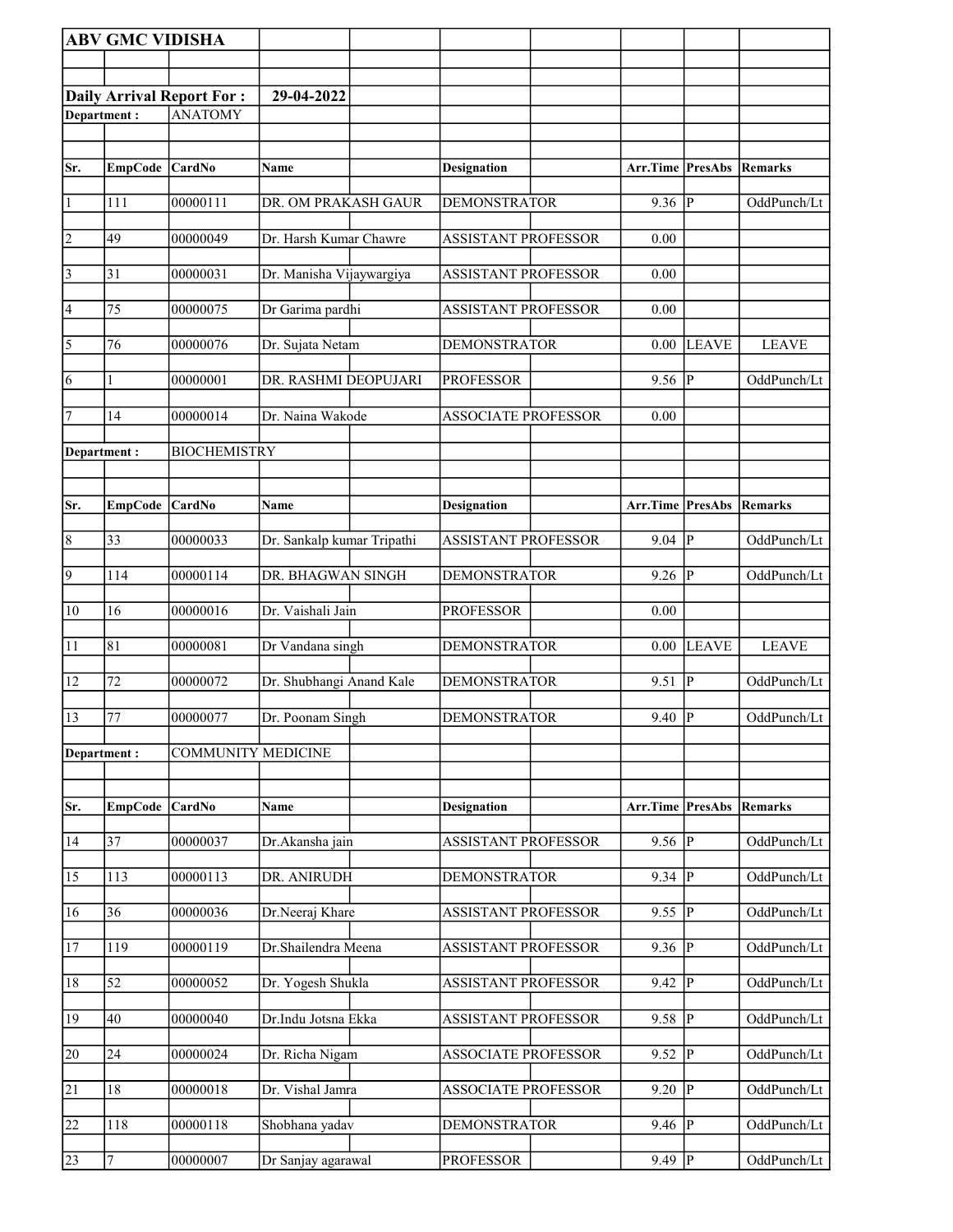| $\overline{24}$ | 82             | 00000082                 | Dr. Ashish Upaddhyay        | <b>DEMONSTRATOR</b>        | 9.38                    | P            | OddPunch/Lt    |
|-----------------|----------------|--------------------------|-----------------------------|----------------------------|-------------------------|--------------|----------------|
| 25              | 80             | 00000080                 | Dr.Nandini shukla           | <b>DEMONSTRATOR</b>        | 8.53                    | P            | OddPunch/Lt    |
| Department:     |                | <b>DEAN</b>              |                             |                            |                         |              |                |
|                 |                |                          |                             |                            |                         |              |                |
| Sr.             | <b>EmpCode</b> | CardNo                   | Name                        | <b>Designation</b>         | Arr.Time PresAbs        |              | Remarks        |
| 26              | 97             | 00000097                 | DR. Sunil Nandeshwar        | <b>DEAN</b>                | 0.00                    | lod          | <b>OD</b>      |
| Department :    |                | <b>FORANSIC MEDICINE</b> |                             |                            |                         |              |                |
| Sr.             | <b>EmpCode</b> | CardNo                   | Name                        | <b>Designation</b>         | <b>Arr.Time PresAbs</b> |              | Remarks        |
| 27              | 85             | 00000085                 | Dr. Sharad Dohare           | <b>DEMONSTRATOR</b>        | $9.52$ $ \overline{P} $ |              | OddPunch/Lt    |
| 28              | 126            | 00000126                 | Dr. Vivek kumar Chouksey    | <b>ASSISTANT PROFESSOR</b> | 9.42                    | lр           | OddPunch/Lt    |
| 29              | 35             | 00000035                 | Dr. Narendra singh patel    | <b>ASSOCIATE PROFESSOR</b> | 0.00                    | <b>LEAVE</b> | <b>LEAVE</b>   |
|                 |                |                          |                             |                            |                         |              |                |
| 30              | 112            | 00000112                 | DR. POOJA TIWARI            | <b>DEMONSTRATOR</b>        | 9.50                    | P            | OddPunch/Lt    |
| 31              | 54             | 00000054                 | Dr.Manish Nigam             | <b>PROFESSOR</b>           | 0.00                    | <b>LEAVE</b> | <b>LEAVE</b>   |
| Department :    |                | MICROBIOLOGY             |                             |                            |                         |              |                |
|                 |                |                          |                             |                            |                         |              |                |
| Sr.             | <b>EmpCode</b> | CardNo                   | Name                        | <b>Designation</b>         | Arr.Time PresAbs        |              | Remarks        |
| 32              | 106            | 00000106                 | Dr.Aarti Jain               | <b>ASSOCIATE PROFESSOR</b> | $9.50 \vert P$          |              | OddPunch/Lt    |
| 33              | 88             | 00000088                 | Dr. Sanjay Singh            | <b>ASSISTANT PROFESSOR</b> | $9.47$ $\overline{P}$   |              | OddPunch/Lt    |
| 34              | 125            | 00000125                 | DR.Himanshi Bansal          | <b>ASSISTANT PROFESSOR</b> | 9.40                    | lР           | OddPunch/Lt    |
| $\overline{35}$ | $\overline{4}$ | 00000004                 | Dr Avinash laghave          | <b>PROFESSOR</b>           | 9.55                    | P            | OddPunch/Lt    |
| 36              | 79             | 00000079                 | Dr.Prashant kumar bhakoriya | <b>DEMONSTRATOR</b>        | $9.53$ P                |              | OddPunch/Lt    |
| 37              | 110            | 00000110                 | DR, RAGINI DANGI            | <b>DEMONSTRATOR</b>        | 0.00                    |              |                |
| Department:     |                | PATHOLOGY                |                             |                            |                         |              |                |
|                 |                |                          |                             |                            |                         |              |                |
| Sr.             | <b>EmpCode</b> | CardNo                   | Name                        | <b>Designation</b>         | Arr.Time PresAbs        |              | <b>Remarks</b> |
| 38              | 83             | 00000083                 | Dr.Fuzail Ahmad             | DEMONSTRATOR               | 0.00                    |              |                |
| $ 39\rangle$    | 78             | 00000078                 | Dr. Rajnikant ahirwar       | <b>DEMONSTRATOR</b>        | $9.14$ P                |              | OddPunch/Lt    |
| 40              | 51             | 00000051                 | Dr. Lal Pranay singh        | <b>ASSISTANT PROFESSOR</b> | 9.52   P                |              | OddPunch/Lt    |
| 41              | 17             | 00000017                 | Dr. Tina Rai                | <b>ASSOCIATE PROFESSOR</b> | 0.00                    |              |                |
| 42              | 6              | 00000006                 | Dr Gopal krishna sawke      | <b>PROFESSOR</b>           | 0.00                    |              |                |
| 43              | 84             | 00000084                 | Dr. Sunil Nagar             | <b>DEMONSTRATOR</b>        |                         | $0.00$ LEAVE | <b>LEAVE</b>   |
| 44              | 128            | 00000128                 | DR.PREETI MANDLOI           | <b>ASSISTANT PROFESSOR</b> | 0.00                    | <b>LEAVE</b> | <b>LEAVE</b>   |
| 45              | 48             | 00000048                 | Dr.Pratibha Meena           | <b>ASSISTANT PROFESSOR</b> | 10.01                   | $ {\bf p} $  | OddPunch/Lt    |
|                 |                |                          |                             |                            |                         |              |                |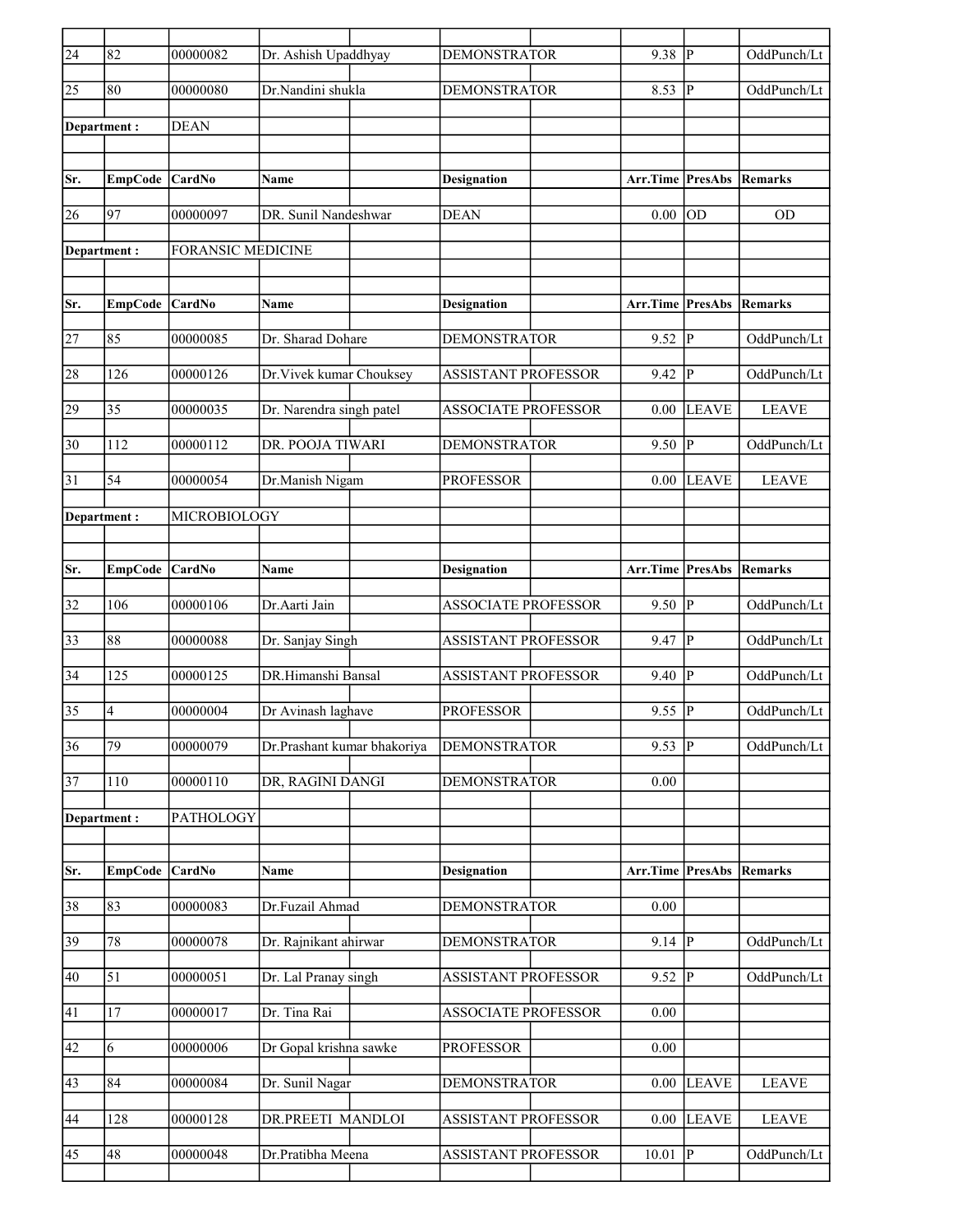| Department: |                | PHARAMCOLOGY |                         |                            |          |                |                |
|-------------|----------------|--------------|-------------------------|----------------------------|----------|----------------|----------------|
|             |                |              |                         |                            |          |                |                |
| Sr.         | <b>EmpCode</b> | CardNo       | <b>Name</b>             | <b>Designation</b>         | Arr.Time | <b>PresAbs</b> | Remarks        |
|             |                |              |                         |                            |          |                |                |
| 46          | 74             | 00000074     | Dr. Raina Jain          | <b>ASSISTANT PROFESSOR</b> | 9.49     | $\mathsf{P}$   | OddPunch/Lt    |
| 47          | 22             | 00000022     | Dr Akhilesh kumar       | <b>PROFESSOR</b>           | 7.49     | P              | OddPunch       |
|             |                |              |                         |                            |          |                |                |
| 48          | 73             | 00000073     | Dr. Sudhir Kumar Jain   | <b>ASSISTANT PROFESSOR</b> | 9.55     | $\mathbf P$    | OddPunch/Lt    |
|             | Department:    | PHYSIOLOGY   |                         |                            |          |                |                |
|             |                |              |                         |                            |          |                |                |
| Sr.         | <b>EmpCode</b> | CardNo       | <b>Name</b>             | <b>Designation</b>         | Arr.Time | PresAbs        | <b>Remarks</b> |
| 49          | 115            | 00000115     | Dr. SOBHARAN MEENA      | <b>DEMONSTRATOR</b>        | 9.36     | $\mathbf{P}$   | OddPunch/Lt    |
|             |                |              |                         |                            |          |                |                |
| 50          | 70             | 00000070     | Dr. Pankaj Kumar Sharma | <b>DEMONSTRATOR</b>        | 9.54     | $\mathbf{P}$   | OddPunch/Lt    |
| $\vert$ 51  | 108            | 00000108     | Dr.Geeta Shammani       | <b>ASSISTANT PROFESSOR</b> | 0.00     |                |                |
|             |                |              |                         |                            |          |                |                |
| 52          | 71             | 00000071     | Dr. Parul Sharma        | <b>DEMONSTRATOR</b>        | 9.54     | $\mathsf{P}$   | OddPunch/Lt    |
| 53          | 8              | 00000008     | Dr Suman rai            | <b>PROFESSOR</b>           | 8.41     | P              | OddPunch/Lt    |
|             |                |              |                         |                            |          |                |                |
| 54          | 32             | 00000032     | Dr.Brajesh sharma       | <b>ASSISTANT PROFESSOR</b> | 8.53     | P              | OddPunch/Lt    |
| 55          | 15             | 00000015     | Dr. Mona Kharbanda      | <b>ASSOCIATE PROFESSOR</b> | 0.00     |                |                |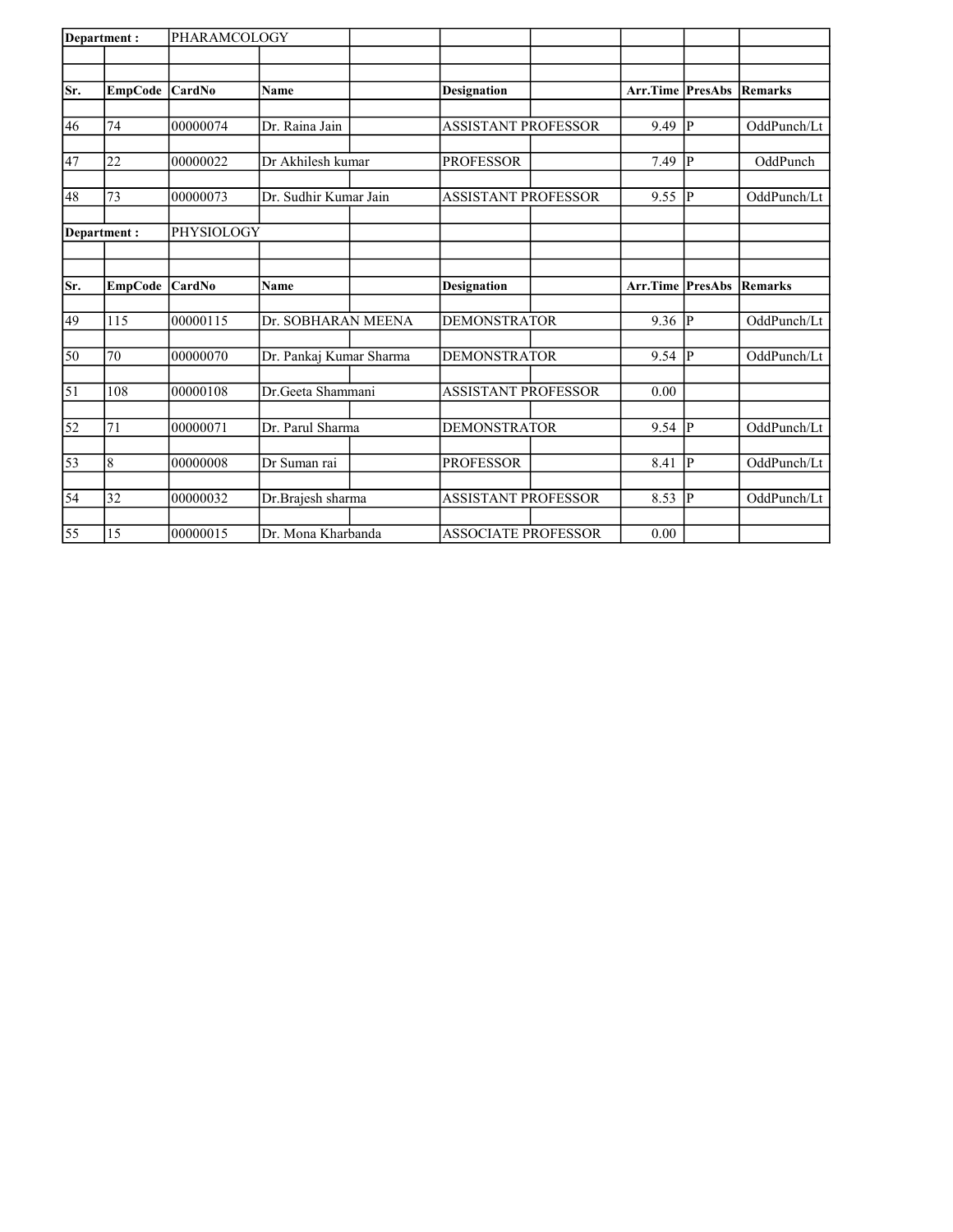|                 | <b>ABV GMC VIDISHA</b> |                                  |                            |                                           |                                 |                |              |
|-----------------|------------------------|----------------------------------|----------------------------|-------------------------------------------|---------------------------------|----------------|--------------|
|                 |                        |                                  |                            |                                           |                                 |                |              |
|                 |                        | <b>Daily Arrival Report For:</b> | 29-04-2022                 |                                           |                                 |                |              |
| Department:     |                        | <b>ANESTHESIA</b>                |                            |                                           |                                 |                |              |
|                 |                        |                                  |                            |                                           |                                 |                |              |
| Sr.             | <b>EmpCode</b>         | $\overline{\text{CardNo}}$       | Name                       | <b>Designation</b>                        | Arr.Time PresAbs                |                | Remarks      |
| $\vert$ 1       | 127                    | 00000127                         |                            | DR.JYOTI RAGHUWANSHI ASSISTANT PROFESSOR  | 9.26                            | $\overline{P}$ | OddPunch/Lt  |
| 2               | 59                     | 00000059                         | Dr.Chandrakant             | <b>ASSISTANT PROFESSOR</b>                | 9.12                            | ∣P             | OddPunch/Lt  |
| $\vert$ 3       | 57                     | 00000057                         | Dr. Vinyak Gour            | <b>ASSOCIATE PROFESSOR</b>                | 9.35                            | P              | OddPunch/Lt  |
| 4               | 58                     | 00000058                         | Dr.Sevras Hingwe           | <b>ASSISTANT PROFESSOR</b>                | 9.30                            | P              | Lt/Erl       |
| Department:     |                        | <b>DEAN OFFICE</b>               |                            |                                           |                                 |                |              |
| Sr.             |                        |                                  |                            |                                           |                                 |                |              |
|                 | EmpCode                | <b>CardNo</b>                    | Name                       | <b>Designation</b>                        | <b>Arr.Time PresAbs Remarks</b> |                |              |
| 5               | 101                    | 00000101                         | <b>Bhim Singh Parmar</b>   | <b>ADMIN</b>                              | 9.10                            | P              | OddPunch/Lt  |
| 6               | 102                    | 00000102                         | Amit Singh Parihar         | <b>ADMIN</b>                              | 0.00                            |                |              |
| 7               | 103                    | 00000103                         | Namrata Jogdand            | <b>ADMIN</b>                              | 9.50                            | P              | OddPunch/Lt  |
| 8               | 104                    | 00000104                         | Mukesh Kumar               | <b>ADMIN</b>                              | 9.53                            | $\overline{P}$ | OddPunch/Lt  |
| Department:     |                        | <b>DENTISTRY</b>                 |                            |                                           |                                 |                |              |
|                 |                        |                                  |                            |                                           |                                 |                |              |
| Sr.             | <b>EmpCode</b>         | CardNo                           | Name                       | Designation                               | Arr.Time PresAbs                |                | Remarks      |
| 15              | 64                     | 00000064                         | Dr.Rishi Thukral           | <b>ASSOCIATE PROFESSOR</b>                | 9.47                            | P              | Lt/Erl       |
| 16              | 131                    | 00000131                         |                            | DR. HEERALAL CHOKOTIY ASSISTANT PROFESSOR | $9.44$ P                        |                | OddPunch/Lt  |
| $\overline{17}$ | 116                    | 00000116                         | Dr.Bharat jayant sumbh     | <b>PROFESSOR</b>                          | 0.00                            | <b>LEAVE</b>   | <b>LEAVE</b> |
| Department:     |                        | <b>DERMATOLOGY</b>               |                            |                                           |                                 |                |              |
| Sr.             | <b>EmpCode</b>         | CardNo                           | Name                       | <b>Designation</b>                        | Arr.Time                        | <b>PresAbs</b> | Remarks      |
|                 |                        |                                  |                            |                                           |                                 |                |              |
| 18              | 100                    | 00000100                         | Dr.sourabh jain            | <b>ASSOCIATE PROFESSOR</b>                | 8.07                            | P              | Erl          |
| Department:     |                        | E.N.T.                           |                            |                                           |                                 |                |              |
| Sr.             | <b>EmpCode</b>         | CardNo                           | Name                       | <b>Designation</b>                        | Arr.Time PresAbs                |                | Remarks      |
| 19              | 56                     | 00000056                         | Dr. Aditya Gargav          | <b>ASSOCIATE PROFESSOR</b>                | $9.10$ P                        |                | OddPunch/Lt  |
| 20              | $\overline{27}$        | 00000027                         | Dr. Shiv Kumar Raghuwanshi | <b>PROFESSOR</b>                          | 9.15                            | ∣P             | Lt/Erl       |
| Department:     |                        | <b>MEDICINE</b>                  |                            |                                           |                                 |                |              |
|                 |                        |                                  |                            |                                           |                                 |                |              |
| Sr.             | <b>EmpCode</b>         | CardNo                           | Name                       | <b>Designation</b>                        | Arr.Time PresAbs                |                | Remarks      |
| $\overline{21}$ | 30                     | 00000030                         | Dr. Sandeep Aharwar        | <b>ASSOCIATE PROFESSOR</b>                | $9.52$ $ \overline{P} $         |                | OddPunch/Lt  |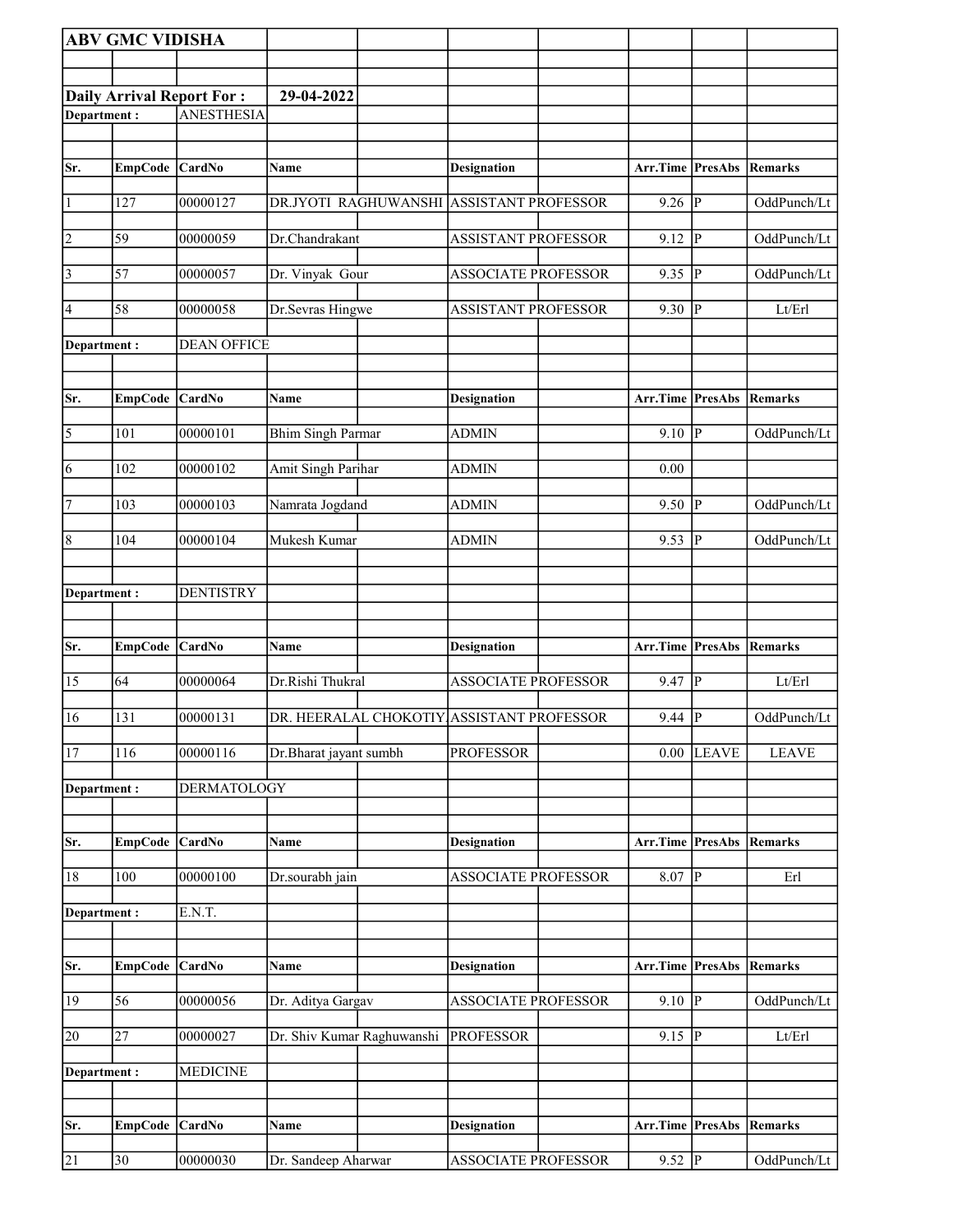| $\overline{22}$ | 129             | 00000129                 | Dr. Mahendra pratap Singh |                                         | <b>ASSISTANT PROFESSOR</b> | 9.45                            | lР             | Lt/Erl                     |
|-----------------|-----------------|--------------------------|---------------------------|-----------------------------------------|----------------------------|---------------------------------|----------------|----------------------------|
| 23              | <sup>12</sup>   | 00000012                 | Dr Preshant shrivastava   |                                         | <b>PROFESSOR</b>           | 9.49                            | IР             | OddPunch/Lt                |
| 24              | 23              | 00000023                 | Dr. Arvind Chouhan        |                                         | <b>ASSOCIATE PROFESSOR</b> | 0.00                            |                |                            |
| 25              | 50              | 00000050                 | Dr.vinod Dangi            |                                         | <b>ASSISTANT PROFESSOR</b> | 8.33                            | lР             | Lt/Erl                     |
| Department :    |                 | <b>OBST. &amp; GYNEE</b> |                           |                                         |                            |                                 |                |                            |
|                 |                 |                          |                           |                                         |                            |                                 |                |                            |
| Sr.             | <b>EmpCode</b>  | <b>CardNo</b>            | <b>Name</b>               |                                         | <b>Designation</b>         | Arr.Time PresAbs                |                | Remarks                    |
| 26              | 96              | 00000096                 | DR. Sudha Chourasia       |                                         | <b>PROFESSOR</b>           | 10.08                           | P              | OddPunch/Lt                |
| 27              | 42              | 00000042                 | Dr. Mridula singh         |                                         | <b>ASSISTANT PROFESSOR</b> | 0.00                            | <b>LEAVE</b>   | <b>LEAVE</b>               |
| 28              | 41              | 00000041                 | Dr. Aarti sharma          |                                         | <b>ASSOCIATE PROFESSOR</b> | 9.43                            | P              | OddPunch/Lt                |
| Department:     |                 | OPHTHALMOLOGY            |                           |                                         |                            |                                 |                |                            |
|                 |                 |                          |                           |                                         |                            |                                 |                |                            |
| Sr.             | EmpCode         | CardNo                   | <b>Name</b>               |                                         | <b>Designation</b>         | Arr.Time                        | <b>PresAbs</b> | Remarks                    |
| 29              | 121             | 00000121                 | Dr.Nikhila Yadav          |                                         | ASSISTANT PROFESSOR        | 9.35                            | ∣P             | OddPunch/Lt                |
| 30              | 46              | 00000046                 | Dr. Sapna Raghuwanshi     |                                         | <b>ASSOCIATE PROFESSOR</b> | 0.00                            | <b>LEAVE</b>   | <b>LEAVE</b>               |
| $\overline{31}$ | 120             | 00000120                 |                           | Dr.Shivcharan Lal Chadravansh PROFESSOR |                            | 9.45                            | P              | OddPunch/Lt                |
| Department :    |                 | ORTHOPEDICS              |                           |                                         |                            |                                 |                |                            |
|                 |                 |                          |                           |                                         |                            |                                 |                |                            |
| Sr.             | EmpCode CardNo  |                          | Name                      |                                         | <b>Designation</b>         | <b>Arr.Time PresAbs Remarks</b> |                |                            |
| 32              | 10              | 00000010                 | Dr Atul varshney          |                                         | <b>PROFESSOR</b>           | 9.48                            | $\mathbf{P}$   | OddPunch/Lt                |
| 33              | 123             | 00000123                 | Dr. Vipin kumar Mishraa   |                                         | <b>ASSISTANT PROFESSOR</b> | 9.21                            | lР             | Lt/Erl                     |
| $\overline{34}$ | $\overline{55}$ | 000000055                | Dr. Sanjay Upadhya        |                                         | <b>ASSOCIATE PROFESSOR</b> | 9.47                            | $\overline{P}$ | OddPunch/Lt                |
| 35              | 20              | 00000020                 | Dr. Sanat Singh           |                                         | <b>ASSOCIATE PROFESSOR</b> | 9.21                            | <sup> </sup> P | Lt/Erl                     |
| 36              | 124             | 00000124                 | Dr.Sunil Kirar            |                                         | <b>ASSISTANT PROFESSOR</b> | 9.47                            | P              | $\mathbf{Lt}/\mathbf{Erl}$ |
| Department:     |                 | <b>PEADITRICS</b>        |                           |                                         |                            |                                 |                |                            |
|                 |                 |                          |                           |                                         |                            |                                 |                |                            |
| Sr.             | <b>EmpCode</b>  | CardNo                   | Name                      |                                         | <b>Designation</b>         | Arr.Time PresAbs                |                | Remarks                    |
| $\overline{37}$ | 19              | 00000019                 | Dr. D Sharad Gedam        |                                         | <b>ASSOCIATE PROFESSOR</b> | 9.57                            | $\overline{P}$ | OddPunch/Lt                |
| 38              | 9               | 00000009                 | Dr Neeti agarawal         |                                         | <b>PROFESSOR</b>           | 9.11                            | P              | OddPunch/Lt                |
| 39              | 60              | 00000060                 | Dr.Shiv R.k. Dubey        |                                         | <b>ASSISTANT PROFESSOR</b> | 0.00                            |                |                            |
| 40              | 44              | 00000044                 | Dr. Priya Gogia           |                                         | <b>ASSISTANT PROFESSOR</b> | 0.00                            |                |                            |
| 41              | 61              | 00000061                 | Dr.Deepak K. Uikey        |                                         | <b>ASSOCIATE PROFESSOR</b> | 9.43 $ \overline{P} $           |                | OddPunch/Lt                |
|                 |                 |                          |                           |                                         |                            |                                 |                |                            |
|                 |                 |                          |                           |                                         |                            |                                 |                |                            |
|                 | Department :    | <b>PSYCHIATRY</b>        |                           |                                         |                            |                                 |                |                            |
| Sr.             | EmpCode CardNo  |                          | Name                      |                                         | <b>Designation</b>         | Arr.Time PresAbs Remarks        |                |                            |